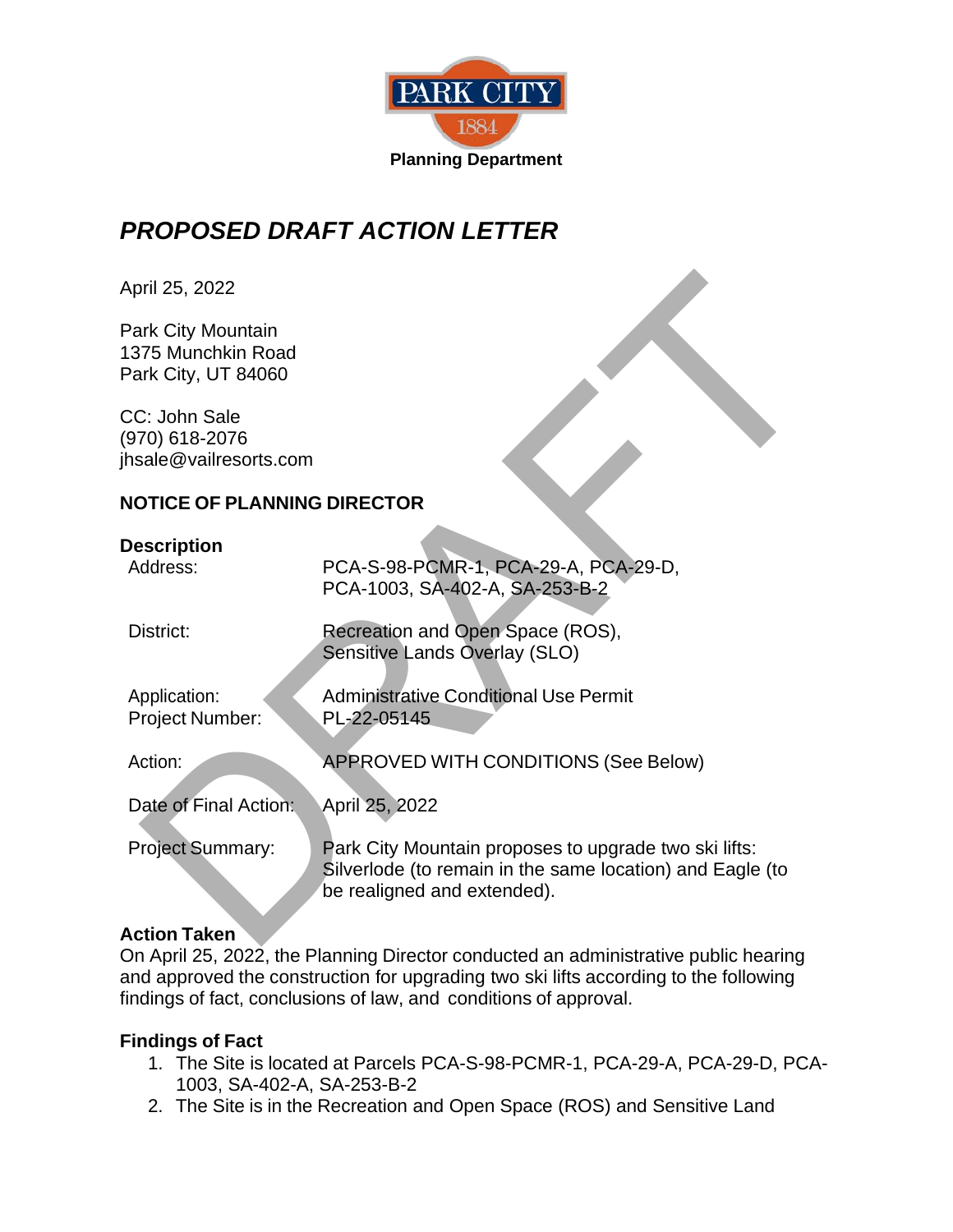

Overlay (SLO) Zone.

- 3. The Applicant proposes to upgrade the existing Silverlode ski lift from a sixperson chairlift to an eight-person chairlift.
- 4. The Silverlode ski lift upgrade is planned within the Park City Mountain Resort 1998 Mountain Upgrade Plan (MUP).
- 5. The existing Comfortable Carrying Capacity (CCC) for the Silverlode lift is 1650.
- 6. The allowed CCC upgrades for the Silverlode lift within the MUP is 2080.
- 7. The proposed CCC for the Silverlode upgrade is 1820 and complies with the MUP.
- 8. The Applicant proposes to replace the existing Eagle and Eaglet lifts with a single lift in an adjacent alignment.
- 9. The new Eagle (Chondola lift) upgrade is planned within the Park City Mountain Resort 1998 MUP.
- 10. The existing CCC for the Eagle lift is 90 and for Eaglet is 50.
- 11. The allowed CCC upgrades for the Chondola lift within the MUP is 1230.
- 12. The proposed CCC for the new Eagle (Chondola lift) upgrade is 580 and complies with the MUP.
- 13. The lift towers and ski terminals are to be replaced for both lifts.
- 14. The Planning Director approved the height of all lift towers that exceed 28 feet.
- 15. Staff reviewed the Administrative Conditional Use Permit Application for compliance with LMC Chapter 15-2.7, Recreation and Open Space (ROS) District, Chapter 15-2.21, Sensitive Land Overlay Zone (SLO) Regulations, Section 15-1-10 Conditional Use Permits, and Section 15-4-18, Passenger Tramways And Ski Base Facilities. person charifit to an eight-person charifit.<br>
4. The Siverlode ski lift upgrade is planned within the Park City Mountain Resort<br>
1998 Mountain Upgrade Plan (MUP).<br>
5. The existing Comfortable Carrying Capacity (CCC) for th
- 16. Staff posted notice to the City website, City Hall, and the property on March 29, 2022.
- 17. Staff mailed courtesy notices to the adjacent property owners on March 29, 2022.
- 18. The application complies with an Administrative review, per the six criteria listed in the 1998 Development Agreement:
	- Criteria 1. Consistency with the Mountain Upgrade plan. The selection of lift transportation type shall be at the sole discretion of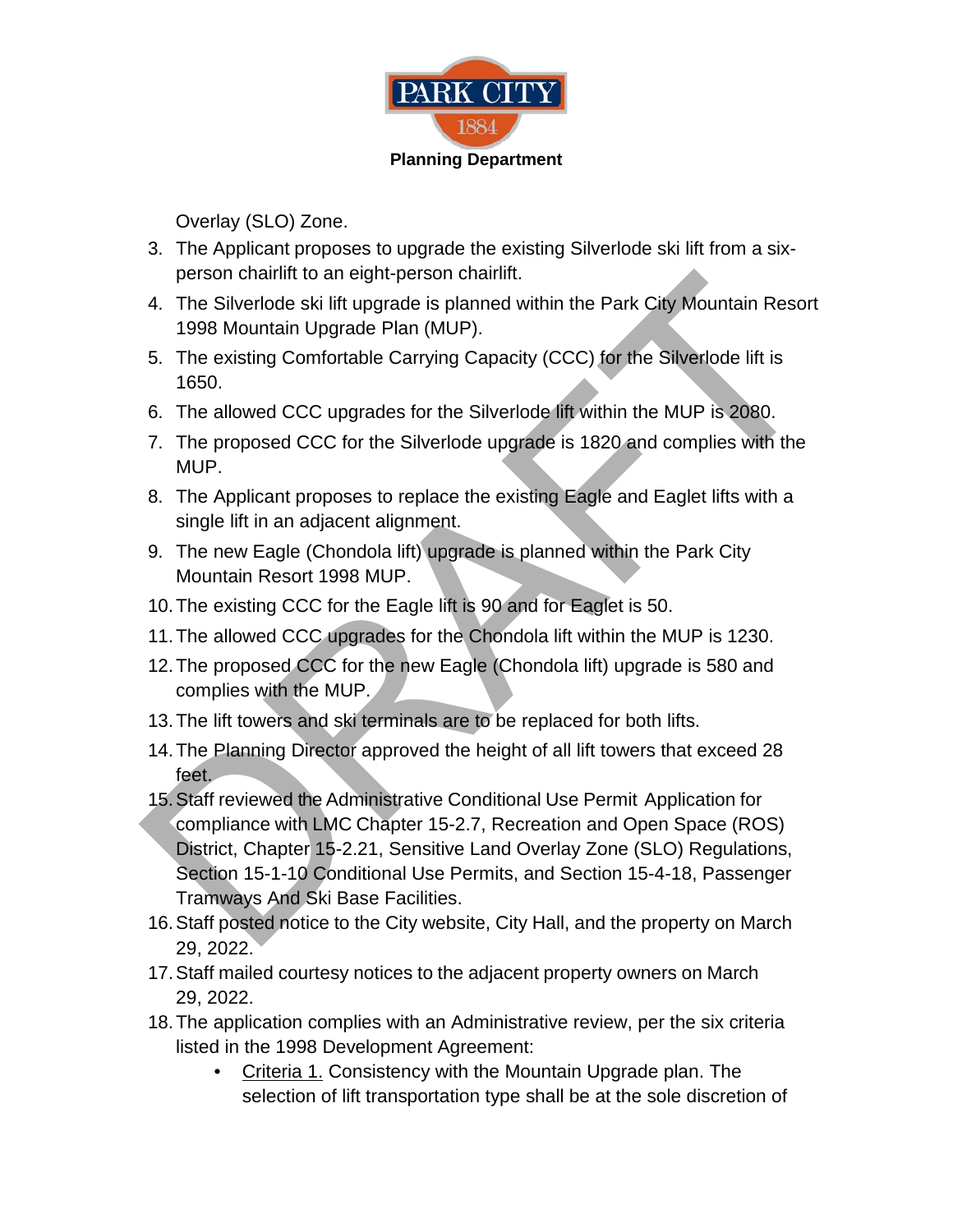

the Developer. *The Planning Director finds the lift upgrades comply with the 1998 MUP and are within the allowed CCC for the Park City side of the Resort.*

• Criteria 2. The Community Development Director may identify certain techniques as identified in the Park City Mountain Resort Resource Management Plan - Visual Management Guidelines to mitigate any impact to the view shed. The techniques include realignment, re-vegetation, and special silvacultural treatments between ski spaces to achieve the necessary blending. Traditional openings for ski trails and lifts with straight edges and uniform widths will be minimized to the greatest extent possible. Interconnected ski spaces of variable width and length, which are linked together in the fall-line to take advantage of the natural open spaces and vegetative conditions, islands and glades, natural or natural appearing trail edges, are preferred. Trails that are designed for base area return or circulation between fall line areas shall be designed for appropriate grades and widths consistent with minimizing visual impact. *The Planning Director finds the visual impact of the lift upgrades have been minimized and are not more impactful than existing lifts being replaced/upgraded.*  For the Park Ciry side of the Resort.<br>
Criterial 2, The Community Development Director may identify<br>
certain techniques as identified in the Park City Mountain Resort<br>
Resource Management Pian - Visual Management Clucielin

• Criteria 3. Ski run lighting shall be consistent with the Park City lighting standards Glare shall be minimized to the greatest extent possible. *The Planning Director finds there is no proposed lighting with the lift upgrades.* 

- Criteria 4. Lift towers shall be painted or otherwise treated to blend with the natural surroundings. The color black, as currently used on the Payday Lift, is considered to be the most appropriate. Other colors may be appropriate that are consistent with low contrast with the surrounding vegetation and terrain. Galvanized lift equipment shall be treated to minimize reflectivity. *The Planning Director finds the lift towers will be treated to blend with the natural surroundings.*
- Criteria 5. Vegetation management, re-vegetation and erosion control techniques shall be designed in accordance with the Park City Mountain Resort Resource Management Plan - Vegetation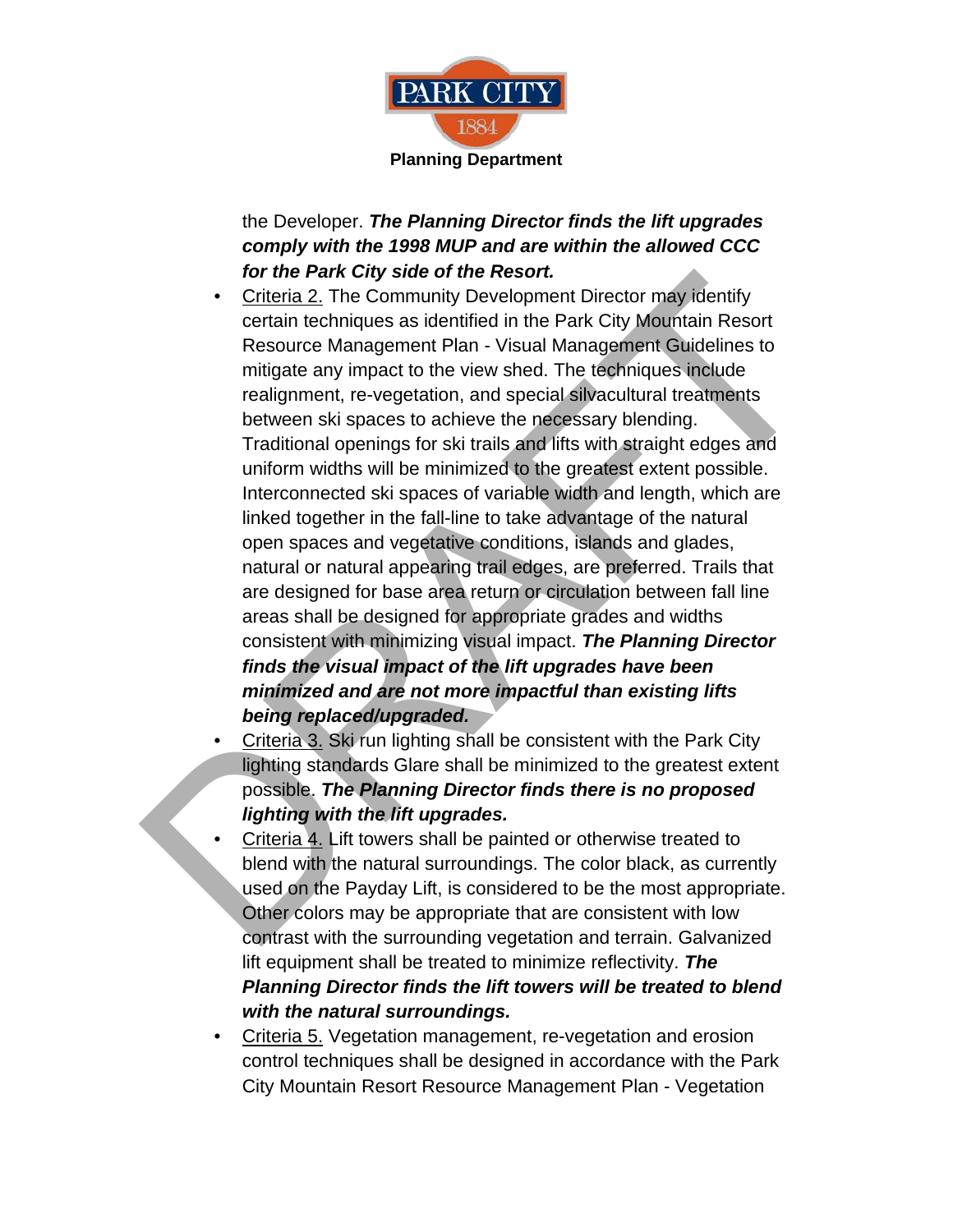

Management Plan and Re-vegetation Guidelines. The objective shall be to achieve a vegetative condition that enhances the skier experience and long-term forest health. Re-vegetation shall be designed to control erosion and to restore ground cover as quickly as possible after ground disturbing activities. *The Planning Director finds vegetation removal will be mitigated.*

- Criteria 6. Parking. At all times Developer shall assure that it has adequate parking or has implemented such other assurances, as provided in the Parking Mitigation Plan (PMP), to mitigate the impact of any proposed expansion of lift capacity. *The Applicant submitted a PMP dated April 19, 2022, stating that PCM will implement paid parking with a regulated reservation system starting the 2022/2023 ski season. This plan proposes to increase Average Vehicle Occupancy (AVO), carpool and transit use, and more effectively manage traffic and parking impacts. The Planning Director finds that the PMP mitigates the impact of the lift upgrades.* experience and non-term forest nearch. Ke-vegeration salid be designed to control erosion and to restore ground cover as<br>quickly as possible after ground disturbing activities. The<br>**Planning Director finds vegetation remov** 
	- 19. The Analysis Section of the Staff Report is incorporated herein.

# **Conclusions of Law**

- 1. The proposal complies with the Land Management Code requirements pursuant to Chapter 15-2.7, Recreation and Open Space (ROS) District, Chapter 15-2.21, Sensitive Land Overlay Zone (SLO) Regulations, Section 15-1-10(E), Conditional Use Permits, and Section 15-4-18, Passenger Tramways And Ski Base Facilities.
- 2. The use will be compatible with surrounding Structures in use, scale, mass, and circulation.
- 3. The effects of any differences in use or scale have been mitigated through careful planning.
- 4. The proposal as conditioned complies with Section 2.3 of the Master Plan Development Agreement and the 1998 MUP.

# **Conditions of Approval**

- 1. Final building plans and construction details shall reflect substantial compliance with the plans dated April 5, 2022. Any changes, modifications, or deviations from the approved design that have not been approved in advance by the Planning Department may result in a stop work order.
- 2. The Applicant may not proceed with any changes prior to notifying the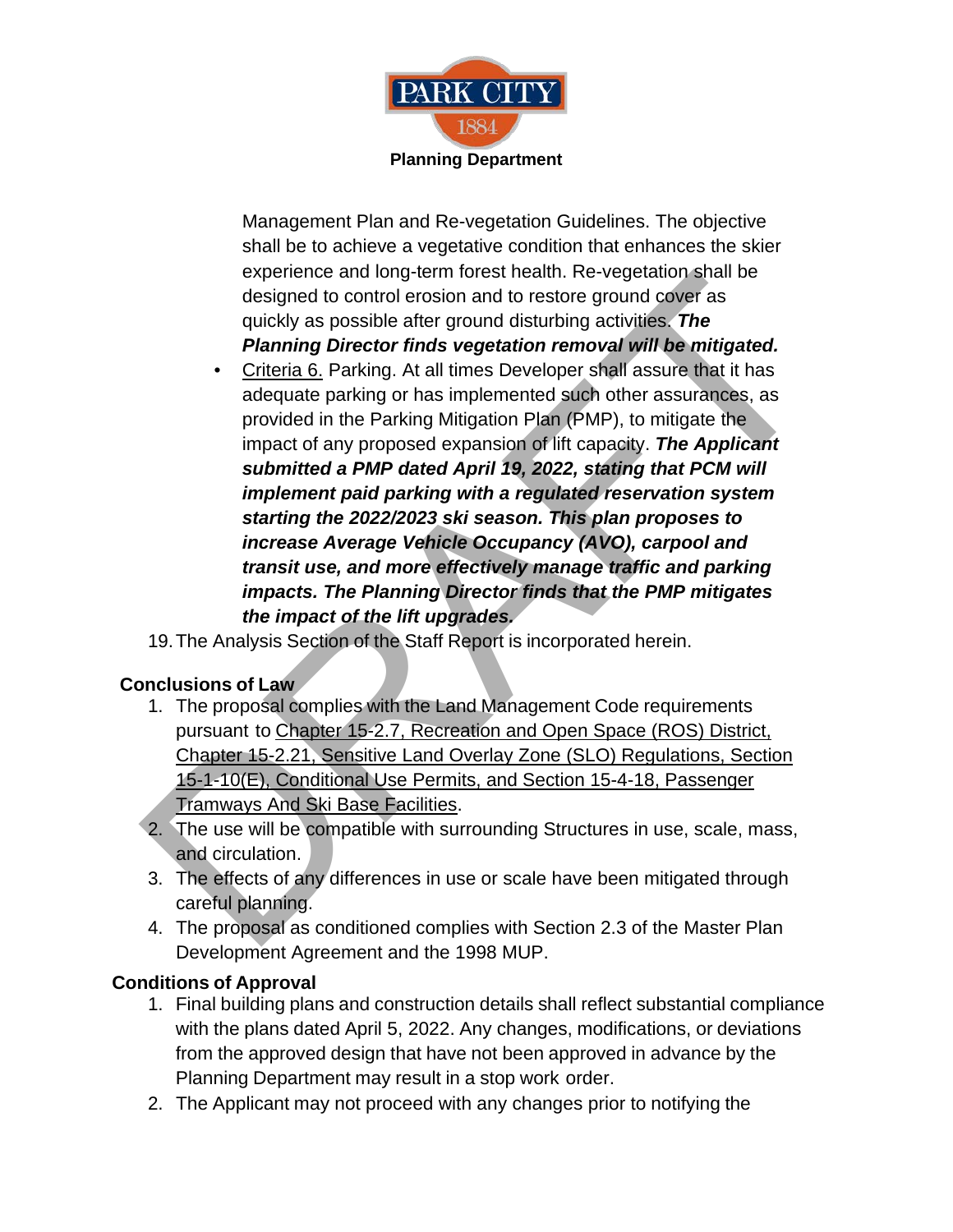

Planning Department and receiving the applicable approval.

- 3. Any changes, modifications, or deviations from the approved scope of work shall be submitted in writing for review and approval/denial in accordance with the applicable standards by the Planning Director or designee prior construction.
- 4. The Applicant shall submit a vegetation removal and replacement plan with their building permit, subject to Planning Director approval.
- 5. Any impact to open space or trails shall be mitigated by the Applicant to the satisfaction of the Planning Director and Open Space Program Manager. The Applicant shall submit a trails plan with their building permit. shall be summited in writing for review and approval density the applicable standards by the Planning Director or designed prior<br>construction.<br>4. The Applicant shall submit a vegetation removal and replacement plan with<br>th
- 6. The operation of the new ski lifts shall comply with the City Noise Ordinance, Chapter 6-3.
- 7. The new lifts shall extend a distance of at least ten feet outward from the vertical plane established by the outermost surface of the Passenger Tramway.
- 8. The Applicant shall comply with the 25-foot ROS Setback requirement for all structures and staging areas.
- 9. The ski lifts are subject to safety regulation by the Passenger Tramway Safety Committee of the State Department of Transportation.
- 10. The Eagle and Eaglet lifts shall be dismantled and removed, prior to the operation of the new lifts, and site restored to a natural state.
- 11. The Applicant shall be required to submit a fully updated analysis of the Comfortable Carrying Capacity for any future lift upgrade proposals.
- 12. The Applicant shall submit a geotechnical report and foundation structural analysis calculations at the time of Building Permit application.
- 13. Any proposed overflow parking with Canyons and Park City School District must be approved by Summit County and the School District respectively.
- 14. The Applicant shall provide information that the proposed Parking Mitigation Plan dated April 19, 2022, is in effect before the start of the 2022/2023 ski season. This includes the implementation of 90 employee parking spaces at Munchkin and a paid parking reservation system.
- 15. The Applicant shall meet with the Planning Director and other relevant staff within sixty (60) days of completion of the 2023 season and at least bi-annually thereafter to provide parking and traffic studies demonstrating compliance with